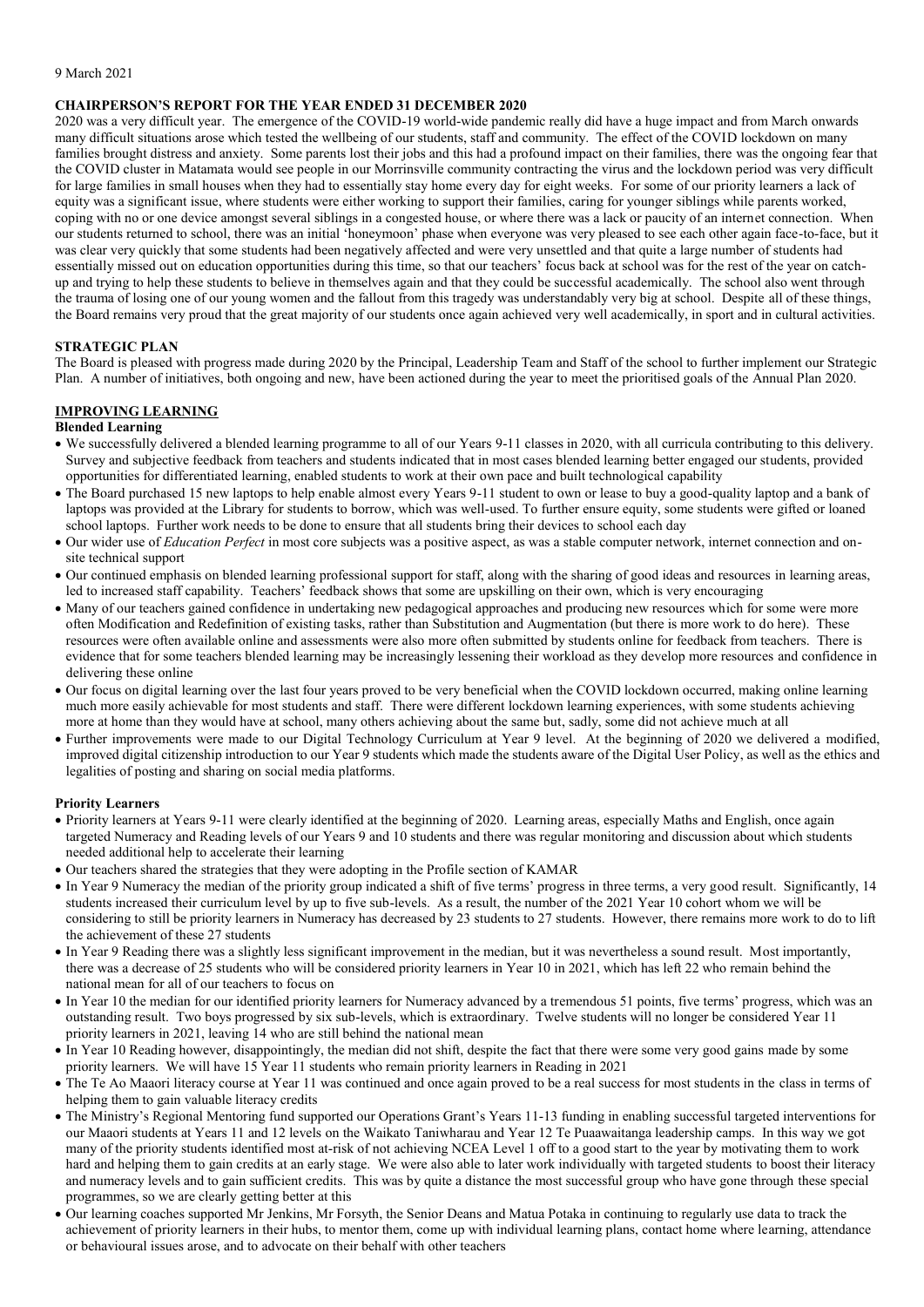As a result of all of these efforts, and despite the COVID interruptions, our NCEA Levels 1 and 2 achievement results were maintained at the very good 2019 level, our Level 3 results improved substantially, and we exceeded the national mean at both Levels 2 and 3, while meeting the mean at Level 1. These were satisfying results given the inequitable situation faced by a significant number of our students during lockdown.

# **Kawenata Partnership**

- Our year began with a very successful teacher-only day for staff from all of our Kaahui Ako schools with local iwi. The three speakers were excellent and this occasion undoubtedly built understandings within our local schools of the history and background of our Maaori students who are Ngaati Hauaa, as well as building a collective responsibility for ensuring that these local histories are correctly told when the New Zealand Histories Curriculum becomes mandatory in 2022. The day's activities helped our staff members to further develop better understandings of our tamariki and mana whenua
- In 2020 the Board was able to offer Te Reo and Te Ao Maaori at all three senior levels, Maaori Performing Arts in a class for all three senior levels and we were able to sustain a strong kapa haka roopu through a modified programme developed by our kaiako
- We were once again well guided in things Maaori by our kuia Te Ao Marama Maaka and our Whanau Support Committee, when this committee was able to meet around COVID interruptions
- Due to COVID restrictions there was no opportunity in 2020 to undertake our biennial consultation with our Maaori community. This will deferred to 2021 if we remain COVID-free

# **Kaahui Ako**

- Our Kaahui Ako (CoL) now consists of 11 schools and eight ECEs. Our cluster enjoys strong collaboration across our community. Each learning organisation establishes their own individual strategic priorities and collectively we work towards how these support the four Achievement Challenges of the CoL
- In 2020, our key focus was "Developing cultural understanding to enhance cultural responsiveness". Two TODs were planned to provide engaging PL to our CoL staff which would add to our previous years' CoL hui and to enable staff to begin thinking about developing localised curriculum. Our aim continues to be to enable our staff to grow culturally-responsive practices and pedagogies which acknowledge, strengthen and support students' identities so that achievement gaps will be narrowed and closed, especially for our priority students
- TOD 1 was hosted by Ngaati Hauaa in collaboration with our CoL and underpinned by the Iwi Collaboration Fund which we successfully applied for. Held at the Matamata Civic Centre, staff listened to three excellent speakers who shared stories and history of the iwi, knowledge of Te Reo and the educational aspirations of Ngaati Hauaa through their vision through to 2040
- TOD 2, which was to have included Dr. Ann Milne and Professor Mere Berryman, had to be cancelled due to the COVID pandemic
- Working around COVID, meetings were held for CoL Leaders, whole-CoL staff and Boards of Trustees to make further plans for the CoL moving forward
- Our College's With School Leaders' (WSL) team had some changes of personnel and continued to make strong progress. They were involved in three main tasks as a team: enhancing our blended learning, organising the Year 10 connected learning programme and engaging in the insight coaches' course run by Tabitha Leonard. This latter will support our new Professional Growth Cycle model from 2021
- The WSL team conducted a survey of Year 9 students to ascertain how well they are prepared for transitioning to high school by their previous schools. We worked in collaboration with MIS and shared data with our CoL schools. This new initiative was a positive approach to rethinking some aspects of transition and we have adjusted some processes as a result.

## **Property Development**

- The John Inger Performing Arts Centre was opened on 5 September by Prime Minister Jacinda Ardern. Soon after it was used for a musical production which proved highly successful, and the Board, Principal, Staff and community are very happy with our new multi-purpose facility. It will undoubtedly enhance the delivery of the Arts in our school. We hope that Stage 2 can commence later in 2022, after we receive our next 5YA instalment in July 2022
- Regular property maintenance was continued in 2020.

## **STUDENTS' ACHIEVEMENT**

The Board continues to maintain that the methods of evaluating the achievement of our students must be broad and varied, and we acknowledge that in the evaluation process many of the factors are not easily objectively measurable. The school aims to produce all-round citizens, who achieve to their full academic potential and also have wide involvement in sport, the Arts and cultural activities so that they can enjoy a balanced life when they leave school. The school continues to be very proud of a large number of our ex-students who have gone on to excel in their lives. This includes of course our wonderful Prime Minister Jacinda Ardern. Subjective evidence suggests that our school does a very good job in ensuring that all of our students are well-rounded and most go on to live happy lives.

# **INVOLVEMENT IN CO-CURRICULAR ACTIVITIES**

The Board continues to be very grateful to many staff who give up their time in order to provide our students with opportunities in co-curricular activities. There is high involvement of students in a wide range of sports throughout the year, particularly in the sports of netball, rugby, football, basketball, hockey, lacrosse, volleyball, cricket and touch rugby. The Board has been pleased that the work of the Sports Co-Ordinator, Mrs Vicky Broomfield, has led to increased participation in school sports.

Our school offers a wide range of 27 sports currently. At our Sports Prizegiving around 100 trophies were given out to our talented sportspeople, with 10 students receiving Blues Awards and our top two awards for Sporting Excellence and All-Round Excellence going to Jordan Rogers and Alesha McQuoid respectively, both in strong fields of nominees

At our Cultural Awards' Evening, which was once again an excellent and entertaining event, we were able to see a number of performances and to celebrate the wonderful success of our students, culminating with 10 students being awarded Cultural Blues, which are the pinnacle of achievement for any student.

## **PERSONNEL**

The Board would like to thank all staff for their hard work in 2020. Our academic, cultural, arts and sporting achievements are a true reflection of the excellent work done by our staff, supported by community members, and we thank them for their continued passion and dedication to educating our students.